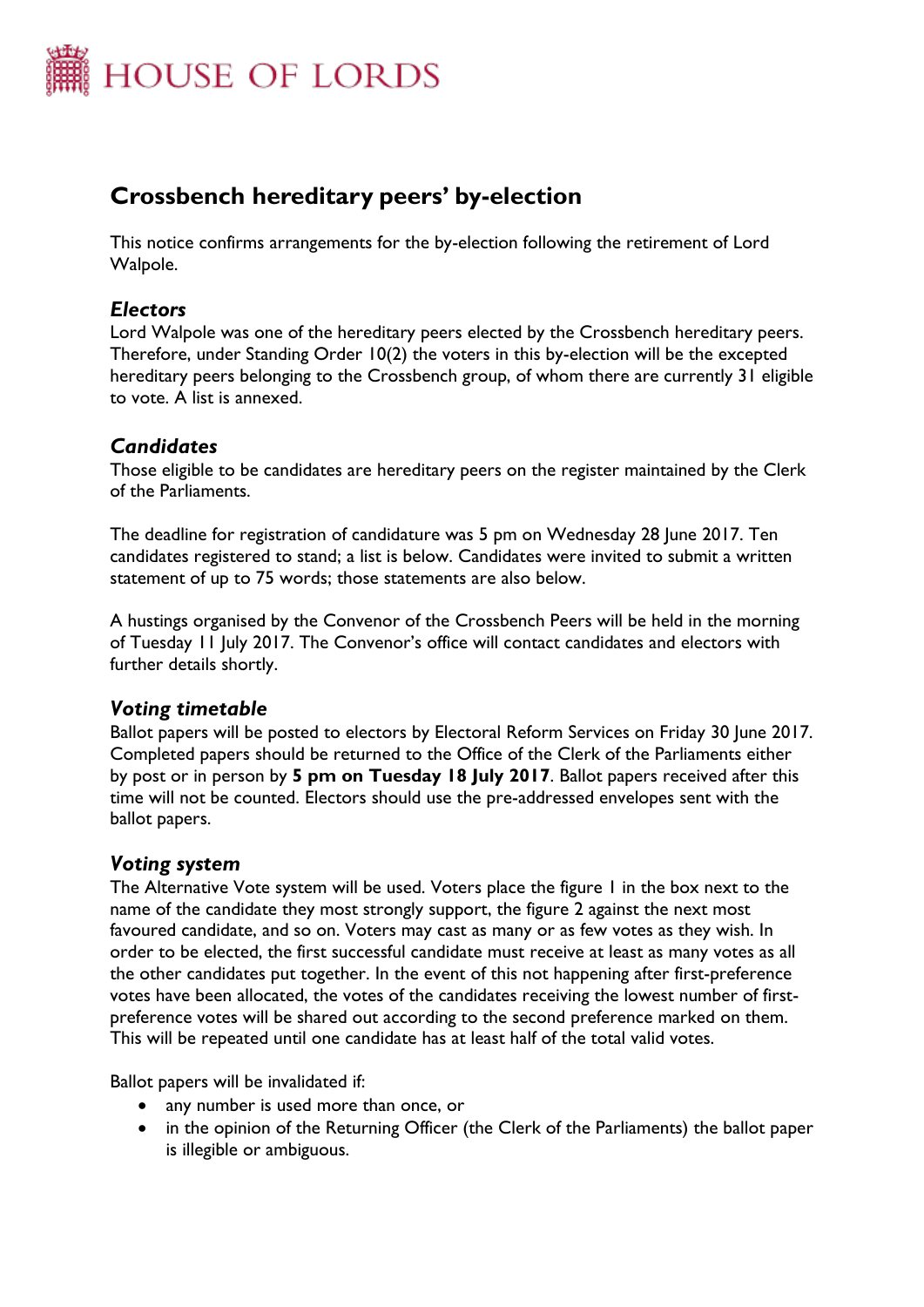## *Results*

The count will be conducted by Electoral Reform Services.

The result will be announced in the House of Lords chamber by the Clerk of the Parliaments at a convenient moment (likely to be after oral questions) on Wednesday 19 July 2017.

The full results, including the number of first-preference votes cast for each candidate and the position after each transfer of votes, will be available in the Printed Paper Office and the Library soon after the announcement by the Clerk of the Parliaments. The results will also be published online at [www.parliament.uk](http://www.parliament.uk/)

30 June 2017 ED OLLARD *Clerk of the Parliaments*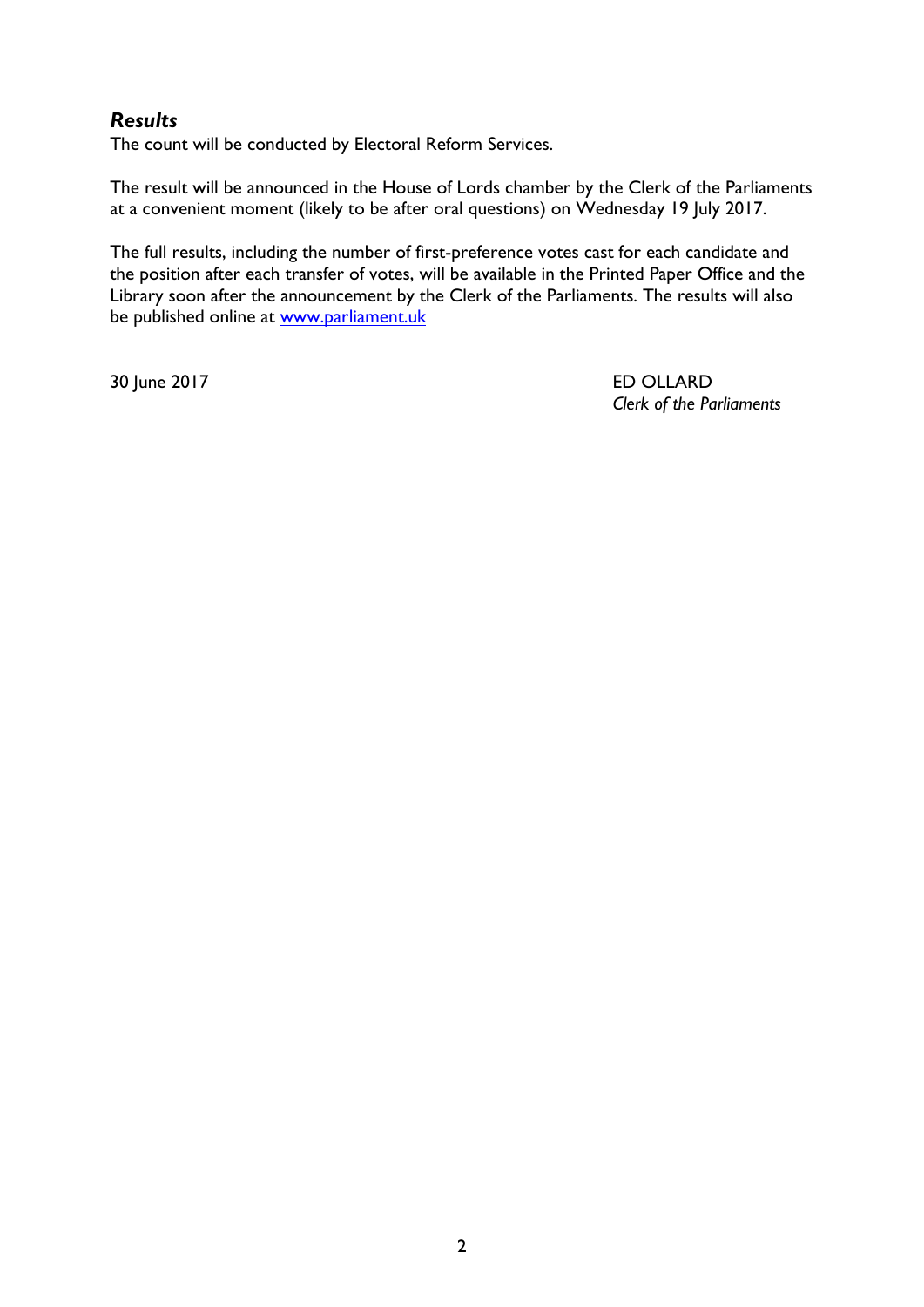#### **List of electors**

*Elected by a party or group and sitting as Crossbench peers:* Aberdare, L. Baldwin of Bewdley, E.<sup>1</sup> Brookeborough, V. Clancarty, E. Cork and Orrery, E. Craigavon, V. Cromwell, L. Erroll, E. Freyberg, L. Greenway, L. Hylton, L. Kinnoull, E. Listowel, E. Lytton, E. Mountevans, L. Northbourne, L. Palmer, L. Peel, E. Rosslyn, E. Russell of Liverpool, L. St John of Bletso, L. Sandwich, E. Slim, V. Somerset, D. Stair, E. Thurlow, L. Trevethin and Oaksey, L. Waverley, V.

*Elected by the whole House and sitting as Crossbench peers:* Colville of Culross, V. Falkland, V. Mar, C.

#### **List of candidates**

 $\overline{a}$ 

Aldington, L. Cadman, L. Darling, L. Hayter, L. Hemphill, L. Hill, V. Mostyn, L. Powerscourt, V. (*L. Powerscourt*) Somerleyton, L. Vaux of Harrowden, L.

 $<sup>1</sup>$  At time of writing had yet to take the oath of allegiance in this Parliament. A ballot paper will be issued only if</sup> the oath is taken by or on 18 July 2017.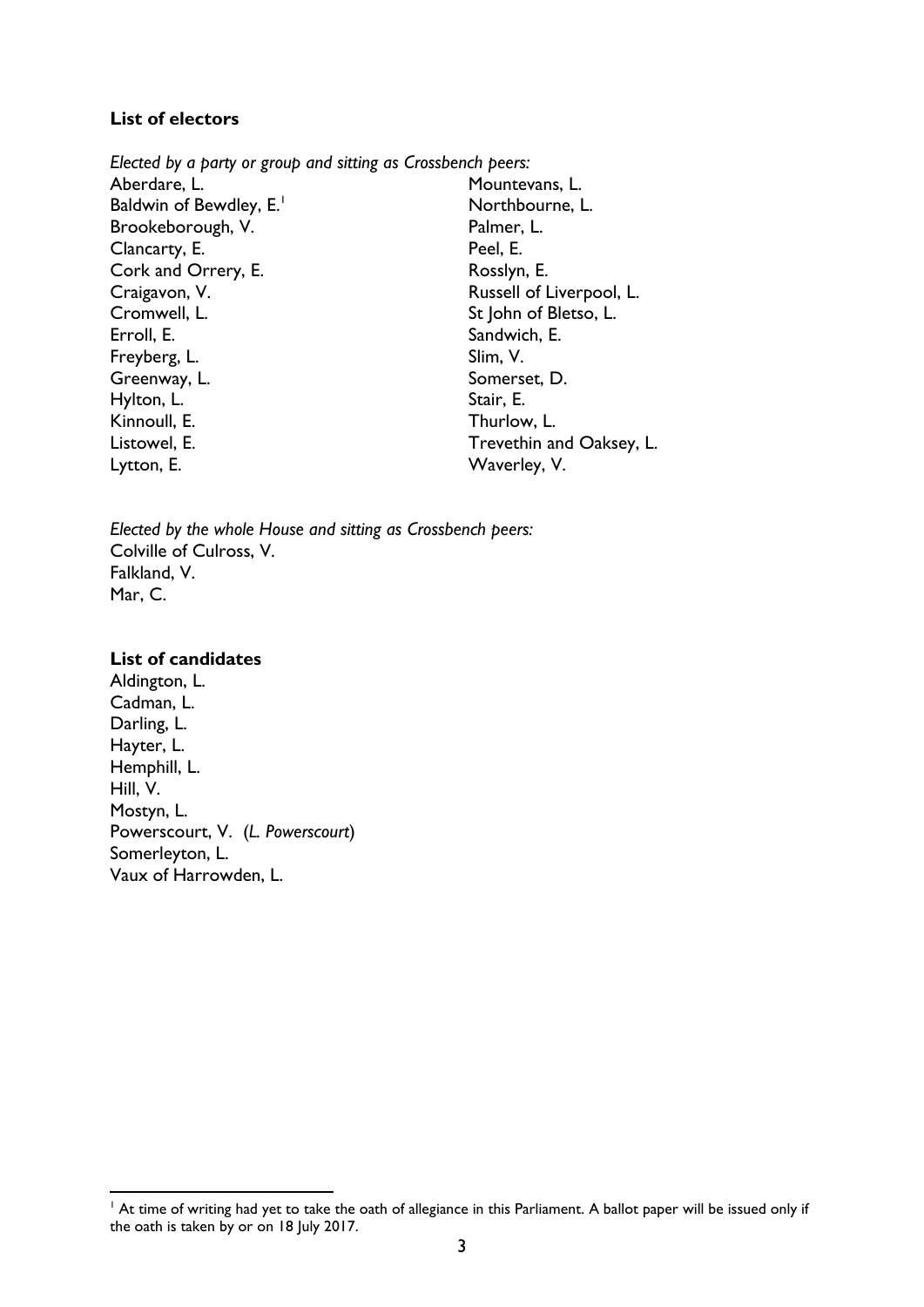## **Candidature statements**

### **Aldington, L.**

Followed family into banking, did business in UK, US, Asia, Europe working closely with Germany. Now advise a Fintech venture for SMEs, and chair Finance Committee at Ditchley, attending many of their conferences.

Concerns, where I might have something to contribute, are young people, Brexit negotiations, innovation and regional policies, and funding for arts, universities and health.

### **Cadman, L.**

[No statement submitted.]

### **Darling, L.**

- Wide experience of business and the professions, the charitable and voluntary sectors.
- Chairman of Nuffield Farming UK, with members in key positions in UK agriculture advising/informing Government.
- Surveyor for large-scale housing development with social housing, employment, education and recreation.
- Fund raiser for social care charity, now Big Lottery funded, working with local group of surgeries and relieving bed-blocking in regional hospital.
- Vice-chairman of Mental Healthcare NHS Trust.
- Prison visitor for 19 years.

### **Hayter, L.**

I believe my experience in the security industry would be of service. I was Managing Director of Chubb Malaysia and later Chubb Australia and travelled extensively around the world on business. After leaving Chubb I ran my own company, Uniqey Security Ltd, manufacturing electronic hotel locks. I am a parish councillor, classical guitarist, sculptor and gardener. My father was a Deputy Speaker and I would be proud to follow in his footsteps.

## **Hemphill, L.**

My background is in finance, education and healthcare. I have over 35 years' experience in investment management. I served for several years as chairman of the governors at a girls' school, and I currently chair the investment committee for University College London Hospital's Charitable Trust.

My aim is to be an active Crossbencher. The Brexit process will require extensive work under time pressure. In this matter and others, I offer energy, insights, time and scrutiny.

## **Hill, V.**

I wish to come and give my support for Brexit. I have been in farming.

#### **Mostyn, L.**

Being only 32 years old, I can bring some youth to the House. I can also speak for the underrepresented northwest of England and Wales as I am located in north Wales. I have years of experience in local businesses as I run an estate that covers much of Wales. I am also very involved in local charities, being patron of many organisations; and I have knowledge of key job sectors having previously worked in them.